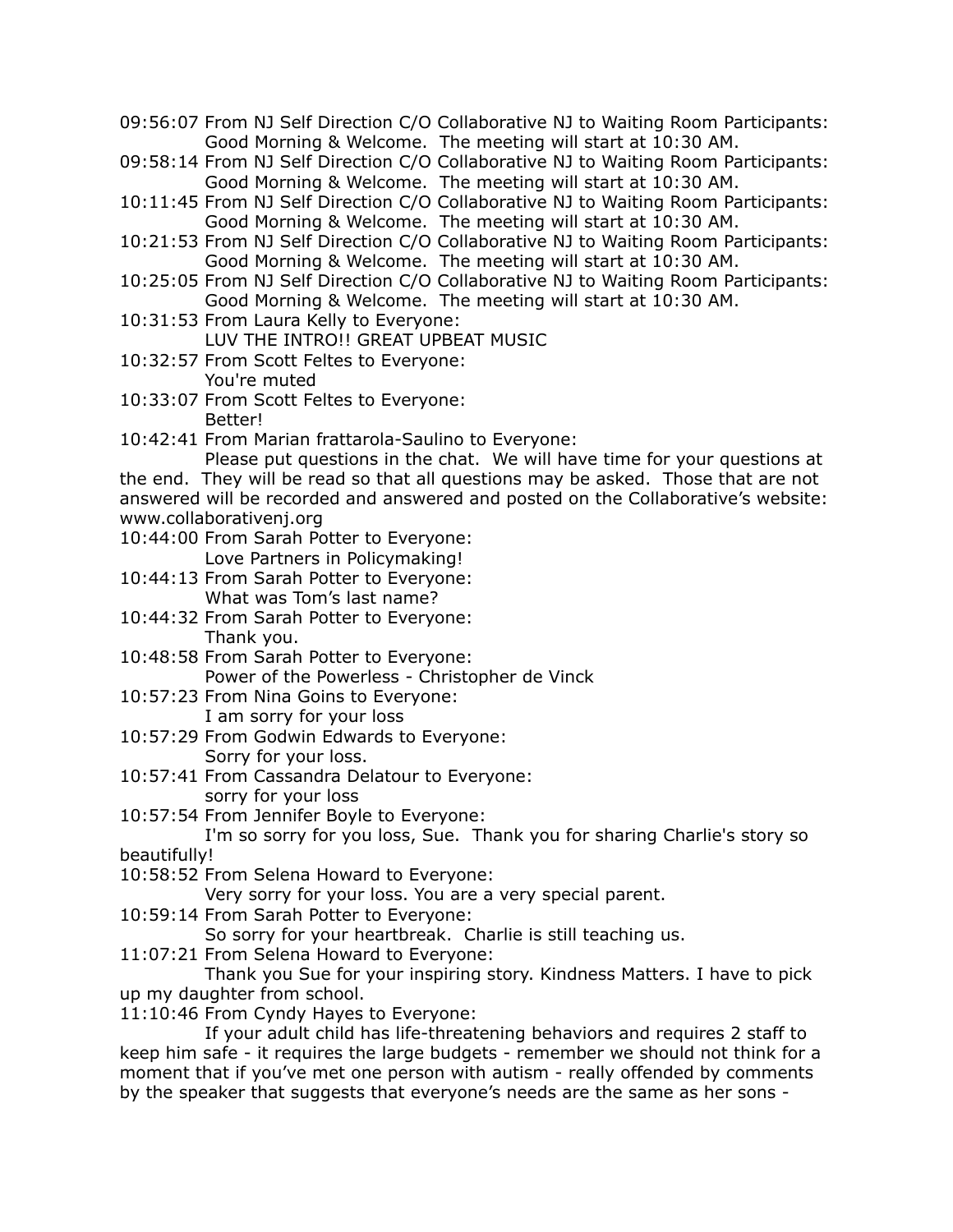speaker should be better vetted

11:11:48 From Ragini to Everyone:

Name of George's book, please?

11:13:36 From Mercedes Witowsky, NJCDD to Everyone:

Making Homes That Work https://iacc.hhs.gov/meetings/iacc-meetings/ 2011/services-workshop/september15/

homes\_that\_work\_091511.pdf#:~:text=Most%20people%20with%20Autism%20S pectrum%20Disorder%20%28ASD%29%20can,behavioral%20challenges%2C%20 most%20conventional%20housing%20does%20not%20work.

11:18:21 From Laura Kelly to Everyone:

THANK YOU CYNDY HAYES. I COMPLETE AGREE WITH YOUR STATEMENT. I THOUGHT THE SUBJECT MATTER WAS THE HISTORY OF SELF-DIRECTION, NOT A PERSONAL STORY WITH BIAS.

11:20:57 From Laura Kelly to Everyone:

MAYBE SHE CAN SPEAK OF THE CHALLENGES OF SD AND THE HUGE COMMITMENT FROM FAMILY MEMBERS.

11:23:30 From Laura Kelly to Everyone:

PEOPLE NEED TO UNDERSTAND THE ABILITY TO MAINTAIN THE FUNDING SOURCES, STAFFING HIRING. FIRING, TRAINING, FINDING MEDICAL & BEHAVIORAL SUPPORTS

11:25:07 From Michelle Marigliano to Everyone:

What are your thoughts/vision on models and/or strategies for professionalizing the field of self hired employees? For example, are there any states/countries that provide access to pensions, retirement benefits?

11:25:31 From Jennifer Lawes-Arias to Everyone:

she didn't

11:25:43 From Sarah Potter to Everyone:

Resource: http://www.supporteddecisionmaking.org

11:29:00 From Julia Simko to Everyone:

Goodness guys! Breathe and take this offline, please. I'm sure it's incredibly hard for your kids as well.

11:29:16 From Sarah Potter to Everyone:

Did you mention something called gentle training? Haven't heard of it.

11:29:21 From ann martinelli to Everyone:

Yes, please take this offline.

- 11:29:45 From Amy Lerner to Everyone: How does self-direction continue when parents die
- 11:29:59 From Monica Iacobino to Everyone: Good question Amy!

11:30:44 From Monica Iacobino to Everyone:

Assuming revert to CCP with Emergency Placement, unless a plan is made prior to the passing of guardians.

11:30:45 From Jennifer Boyle to Everyone:

Sue, thank you for your informative and thoughtful presentation. I'm learning a lot!

11:30:53 From Christina Rappisi to Everyone:

Gosh, Sue, I wish you could talk to every single person accepting supports in New Jersey. I appreciate your response to the negative comments. All we can hope is that you get through to people. Keep doing what you are doing! 11:31:26 From Julia Simko to Everyone: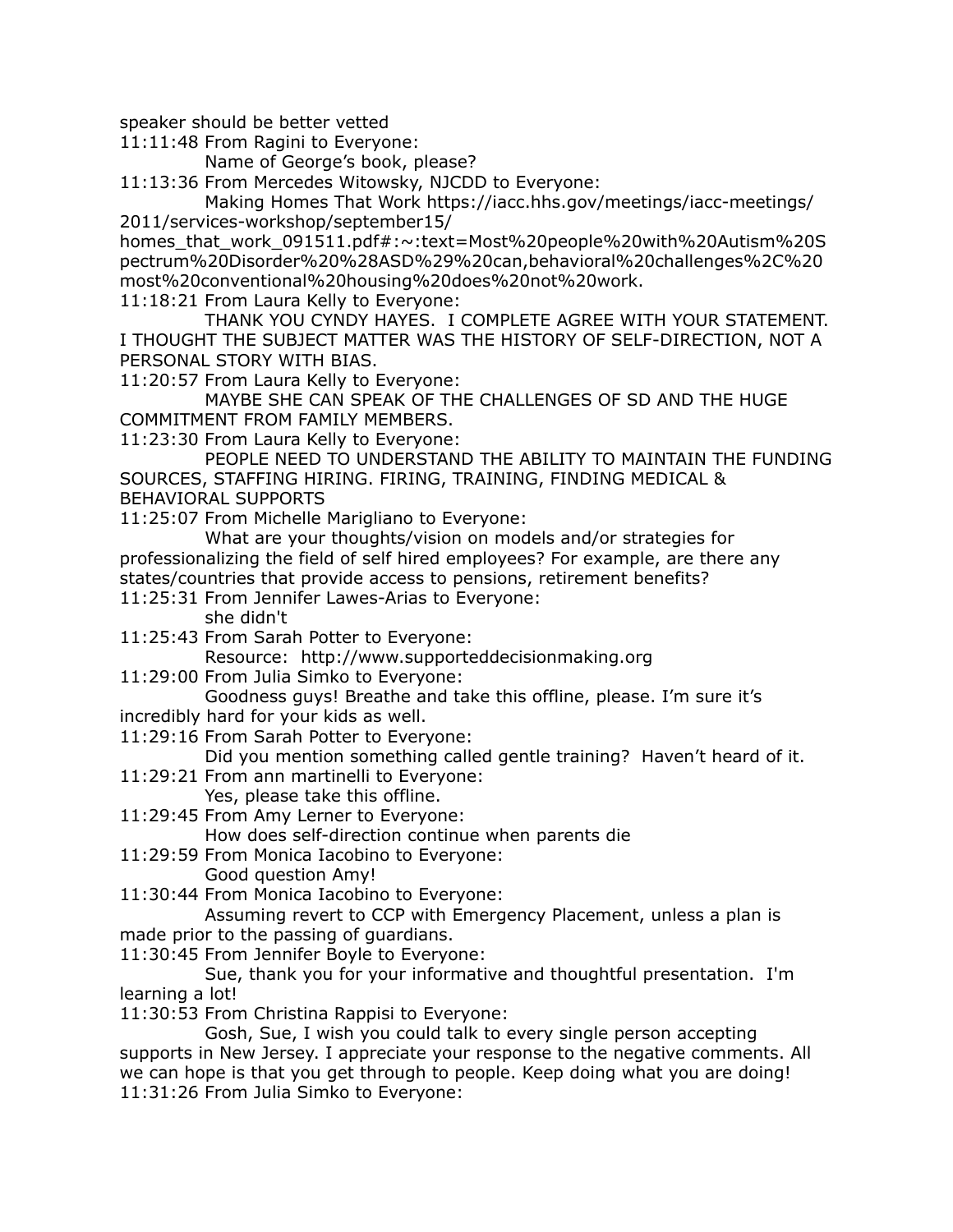I agree with Christina.

- 11:31:44 From George krops to Everyone: can you unmute me?
- 11:31:47 From Sarah Potter to Everyone:

Agreed

11:32:30 From Lorraine D'Sylva-Lee to Everyone:

Our sons and daughters also have a right to a have life with experiences that don't also include their parents.

- 11:32:31 From Cassandra Delatour to Everyone:
- 100% Christina!
- 11:32:35 From Cyndy Hayes to Everyone:

I was thinking this going to provide real guidance to families - and as you speak more you become more patronizing

11:32:42 From Jennifer Lawes-Arias to Everyone:

- I love what your saying
- 11:33:26 From NJ Self Direction C/O Collaborative NJ to Everyone:

Please put questions in the chat. We will have time for your questions at the end. They will be read so that all questions may be asked. Those that are not answered will be recorded and answered and posted on the Collaborative's website: www.collaborativenj.org

11:33:43 From ann Martinelli to Everyone:

Thank you, Sue, for your presentation. We, as parents, have a lot to learn and digest.

11:33:53 From Cyndy Hayes to Everyone:

My email address is cyndyhayes@gmail.com- if anyone would like to collaborate and support each other please reach out

11:34:03 From E Jennifer Brown to Everyone:

https://gentleteaching.com

11:34:07 From Julia Simko to Everyone:

Yeah. That asexual assumption is dangerous.

11:34:35 From Colleen McKay Wharton to Everyone:

You have referenced supported decision making — can you speak to how some states have made this a more 'official' approach ?

- 11:35:41 From Colleen McKay Wharton to Everyone:
	- Thank you….

11:35:54 From NJ Self Direction C/O Collaborative NJ to Jennifer Lawes-Arias(Direct Message):

HI Jennifer — Please add your question or comment to the chat. Thank you

11:35:56 From Alice Hirsh to Everyone:

Candy I would like to connect I am alice hirsh my email address is alicemhirsh@gmail.com . I live in Clifton NJ my daughter is 42 w autism. Also, Laura kelly would love to connect with you.

11:36:12 From Dinah Fox to Everyone:

Sue, Thank you so much for your stories and for describing your son's life so beautifully. I have been Self Directing my daughter's life for 12 years and SADLY DDD has made it increasingly difficult -- as some of the others have started to describe -- and there is a HUGE opportunity for DDD to focus on Self Direction and make it easier... and possible for more families.

11:36:35 From George krops to Everyone: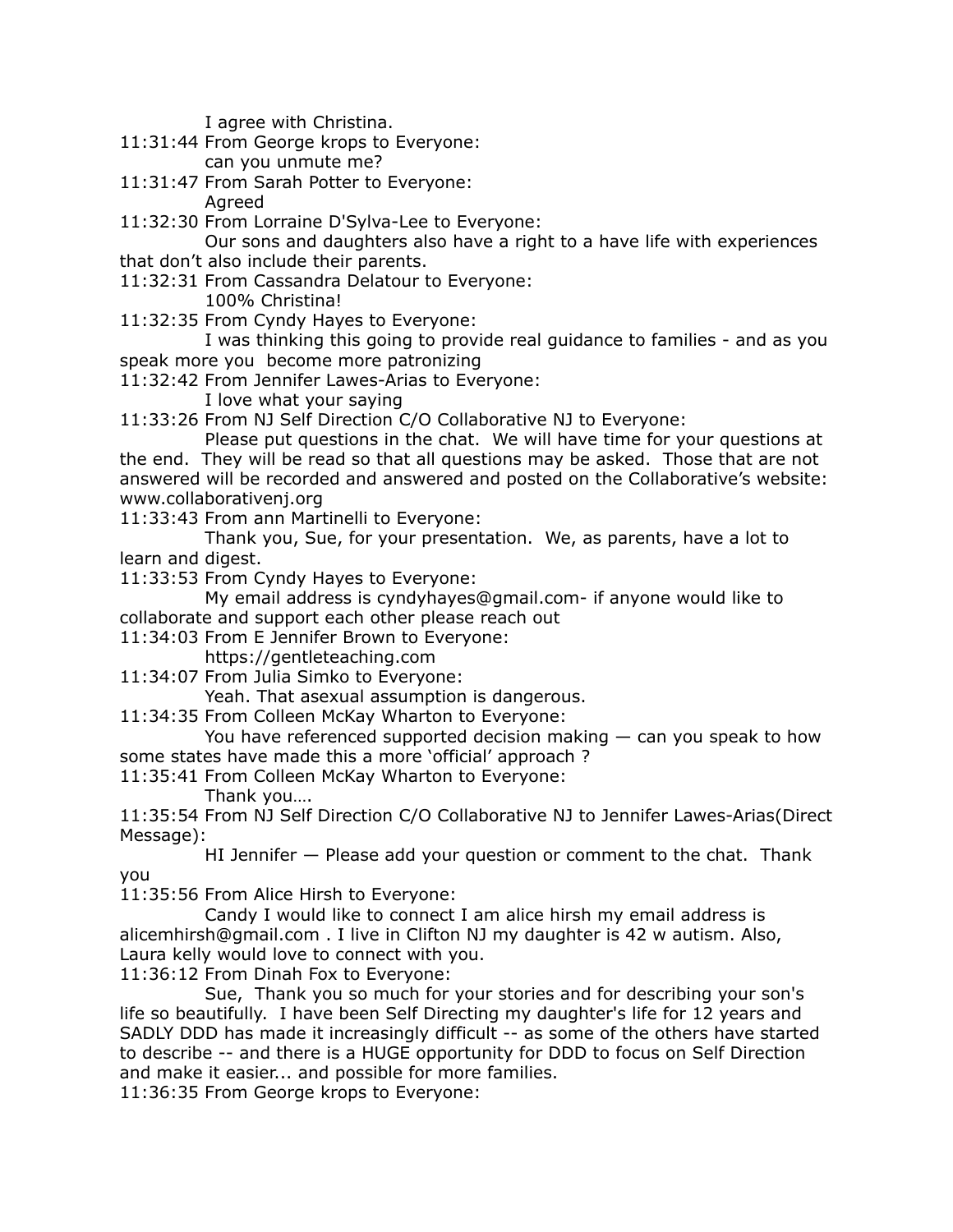I have worked in developmental centers and the staff they had was unmatched and provided the greatest care. self-determination is not for all. As the family grows older the individual's needs grows. the center's provided individual goals and included the residents in all community aspects of life, most importantly medical care.

11:37:38 From Benson Michaud to Everyone:

George **B** 

- 11:37:54 From E Jennifer Brown to Everyone: Here is a resource for The Culture of Gentleness
- 11:37:55 From E Jennifer Brown to Everyone: https://www.morcinc.org/training/video-library/
- 11:38:05 From Sarah Potter to Everyone: Thank you
- 11:44:44 From Godwin Edwards to Everyone:
- Wow to Jennifer! I am not going to say what a sacrifice as it relates to leaving your career/job, but what LOVE exhibited! I trust that everything works out for you and your son. Your family on a whole. KUDOS
- 11:45:15 From NJ Self Direction C/O Collaborative NJ to Everyone: yes
- 11:47:28 From Subha Bolisetty to Everyone:
	-
- 11:49:21 From Sue Swenson, Inclusion International to Everyone:

You are all brave. You will need it. Courage comes from connection.

- 11:50:30 From Jennifer Boyle to Everyone: This has been excellent and thought-provoking! Thank you, Sue!
- 11:50:54 From Sue Swenson, Inclusion International to Everyone: Thanks, Jennifer!
- 11:51:15 From NJ Self Direction C/O Collaborative NJ to Everyone: https://inclusion-international.org/
- 11:51:48 From Sarah Potter to Everyone:
	- Connection is everything for everyone. Belonging to a community.

Thank you for your presentation and to the Collaborative and NJ CDD. I'm now in NC (from NJ). We need your help down here!

- 11:51:56 From NJ Self Direction C/O Collaborative NJ to Everyone: https://njcdd.org
- 11:52:55 From Marian frattarola-Saulino to Everyone: Sarah, we'd love to connect with you, thanks for being here
- 11:53:04 From NJ Self Direction C/O Collaborative NJ to Everyone: https://www.thecollaborativenj.org/self-direction-conference.html
- 11:53:18 From Sue Swenson, Inclusion International to Everyone:
	- Thanks, Mercedes, for your leadership.
- 11:53:26 From NJ Self Direction C/O Collaborative NJ to Everyone: This session will be recorded and posted.
- 11:53:27 From Sarah Potter to Everyone: Thk you Marian
- 11:55:52 From Colleen McKay Wharton to Everyone:

This has been a very valuable session, in how it 'set the stage' for future

- sessions … looking forward to those!
- 11:56:18 From Donna Schierman to Everyone: This has been an awesome kick-off. THANK YOU SUE!Thank you all for